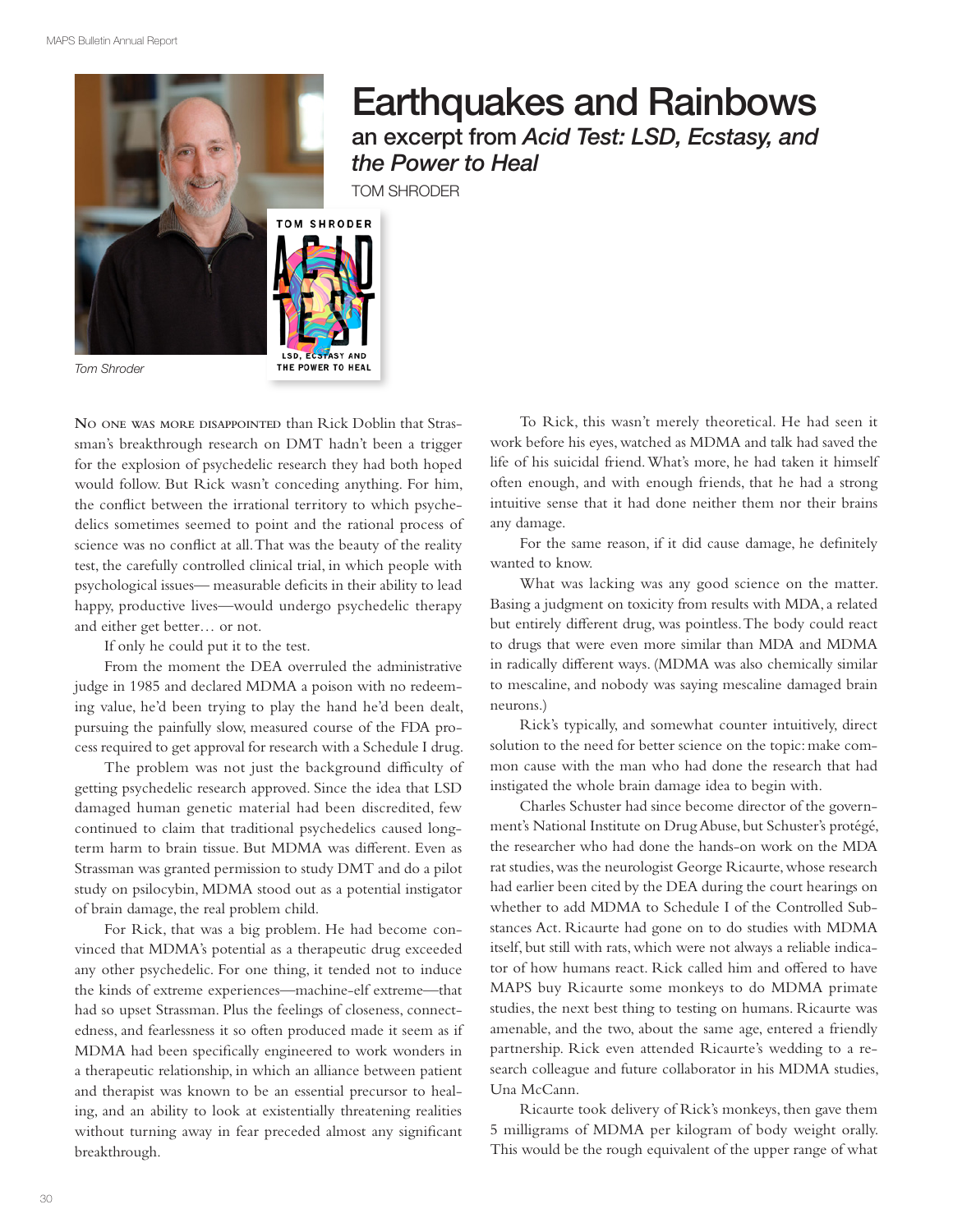a human heavy user might take recreationally. Tests conducted two weeks after the dose showed that while most brain regions had suffered no damage to serotonin receptors, in two specific areas, the thalamus and the hypothalamus, receptors had been reduced by about one-ffth, without any apparent functional or behavioral consequences.

Since the MDMA dosage Ricaurte had tested was about three times the average therapeutic dose equivalent—1.7 milligrams per kilogram—Rick urged him to do another test at a lower dosage to determine if, at any point above the therapeutic dosage, MDMA would show no long-lasting efect on serotonin neurons anywhere in the brain.

That point came at 2. 5 milligrams per kilogram, still 50 percent above the usual therapeutic dosage. Eight doses of that size were administered over four months (one dose every two weeks), after which there was no detectable damage to neurons. Rick was greatly relieved, since that would be the key to persuading the FDA that it would be safe enough to conduct human therapeutic trials.

Unfortunately, Ricaurte had already published the results

of the 5 milligram trials that did show some nerve damage, and they had gotten splashy coverage in the press and been incorporated aggressively in campaigns against illicit Ecstasy use—a giant red fag waving in the FDA's face.

Rick says he urged him to publish the new results showing no efect, but Ricaurte refused, saying a single new data point wasn't enough to justify a new publication. Rick says he ultimately persuaded Ricaurte to write a memo to the FDA informing them of the new result. He urged him to conclude the memo on a note he felt the data merited: that it would be safe to move on to human trials. Ricaurte wouldn't go that far.

Once again Rick refused to be discouraged. If they couldn't yet test MDMA on humans in a lab, they could bring humans who had done a lot of

MDMA into a lab and test them. Rick happened to know people who had done a lot of MDMA, and he could try to recruit them for the study.

Not that that would be easy. At the time, in 1988, the only way to test brain serotonin levels in humans, short of an autopsy, was to remove spinal fuid through a scary spinal tap procedure. To assure himself that he could persuade his acquaintances in good faith, Rick ofered himself as subject number one. As he sat on the examination table, his back open in one of those paper hospital gowns, waiting for a gigantic needle to be plunged between two vertebrae into his spinal column, he tried to think of himself as a soldier, a soldier in the War on Drugs, only on

the other side—or, rather, on the side of truth and rationality and individual liberty. To anyone who knew Rick, it wouldn't be a surprise to learn he actually thought in those terms. He was fghting for a cause, and soldiers took risks and accepted pain and discomfort. Then, as the needle went in and he felt a disorienting and uncomfortable sensation, he switched to imagining the pain that all mothers go through for the cause of bringing a life into the world; what he was bringing into the world was his spinal fuid so that someday people could legally seek therapy with MDMA.

Anyway, he got through it. Now it was time to persuade friends and acquaintances—heavy MDMA users all—to follow him. Instead of urging them to think of themselves as soldiers or mothers, he incentivized them by promising to fy them to San Francisco and put them up at the luxurious Red Victorian bedand-breakfast on Haight Street. The procedure would be done at Stanford medical facilities, then they'd all go down to Esalen and sit in the clothing-optional hot tub as a reward.

It worked. About twenty people, mostly friends from New College, all braved the big needle and gave up their fuid for sci-

*Then, as the needle went in and he felt a disorienting and uncomfortable sensation, he switched to imagining the pain that all mothers go through for the cause of bringing a life into the world; what he was bringing into the world was his spinal fuid so that someday people could legally seek therapy with MDMA.*

ence. None expressed concern that the results would indicate brain damage; all felt in good mental and physical health after years of, in some cases, very heavy use of MDMA and other drugs. On average, each member of the group had taken MDMA ninety-fve times.

Ricaurte compared their spinal fuid to levels in a control group that had never taken MDMA. He found that the average presence of serotonin metabolites—what was left after serotonin was excreted and broken down in the body—in the spinal fluid of the user group was 32 percent lower than in the control group.

That was less dramatic than it sounded. For one thing, individual serotonin levels in healthy individuals varied widely; the normal range varied by as much as 100 percent. Still, the 32 percent average was statistically signifcant:

it was very unlikely to be just a coincidence that the MDMAtaking group tested that much lower on average. But it wasn't necessarily due to the MDMA itself. Most of the subjects had also taken many other psychoactive drugs in their lives. So it could be due to one of the other drugs, or the combination.

Or none of the above: about this time, an unrelated study determined that people who had lower serotonin levels also tended to score on the high end of tests for risk-taking behavior. Since drug taking was generally perceived as risky behavior, it would follow that the low serotonin levels could have led to MDMA use rather than the other way around.

There was another factor that Ricaurte didn't explore.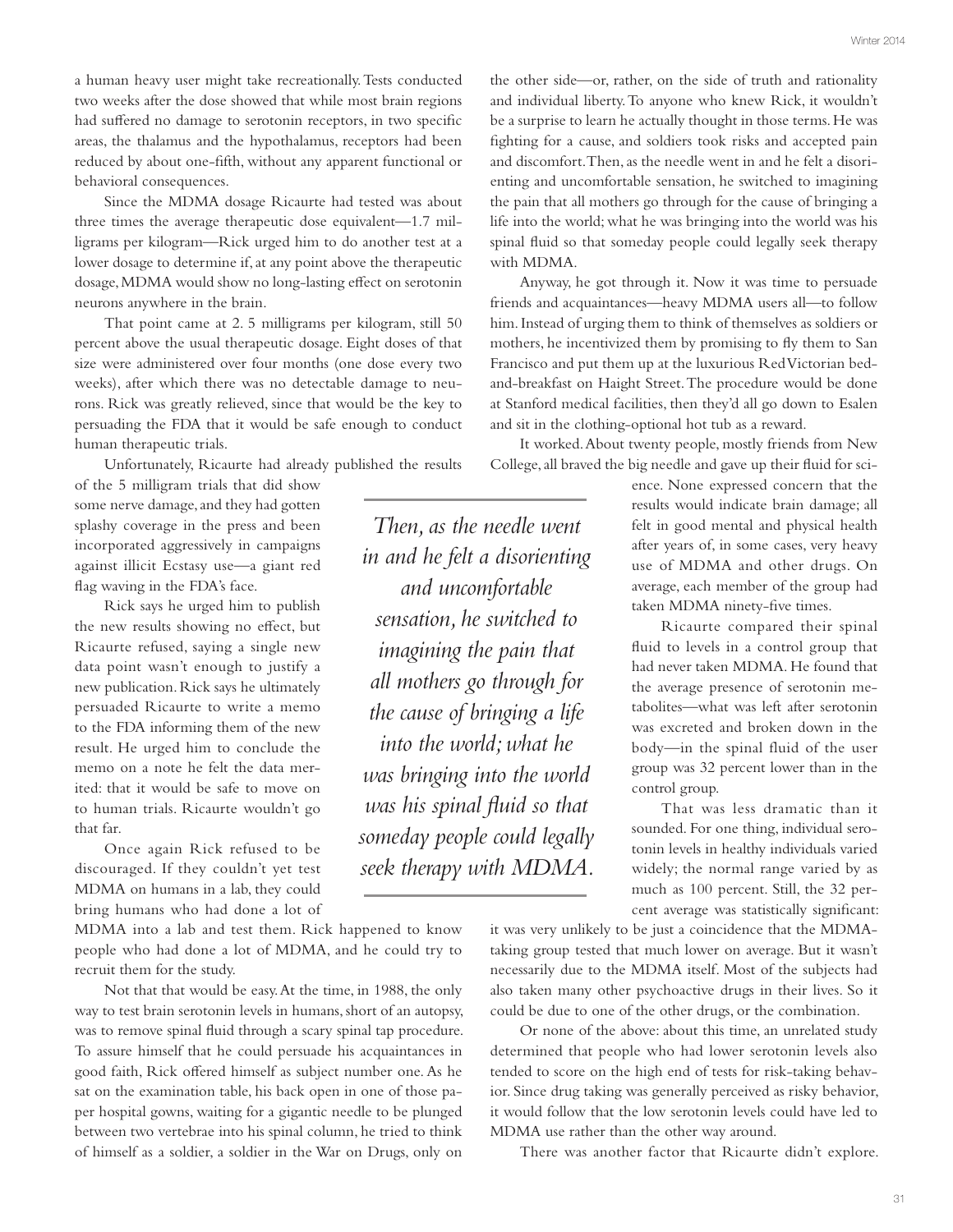No serotonin decrease had yet been linked to any negative behavioral consequences in animal studies, and even years into their frequent MDMA use, Rick and his wide-ranging group of friends were all apparently high-functioning and physically healthy. Beyond that, in a decade of widespread abuse—millions upon millions of recreational doses of MDMA taken in uncontrolled circumstances—no epidemic of any serious brain dysfunction had appeared. Given all of the above, Rick thought looking strictly at serotonin levels would be a myopic waste of resources. As long as he'd recruited this group of willing test subjects, he wanted them to undergo cognitive testing as well to determine how they matched up against a normal baseline in broad measures of brain function.

Ricaurte was collaborating with a team from Yale on an analysis of how frequent MDMA users responded to a drug that challenged the serotonin system, so Rick hired a clinical psychologist from Yale named Charles Opsahl to test the volunteers who had agreed to make another long fight for that study, this time to New York. After sufering through the friendly skies and being injected with the challenge drug—which had a sedating efect—they underwent a battery of written, verbal, and tactile tests. The results were compared to a control group of local volunteers who had never taken MDMA. Opsahl reported the results in a letter to Rick dated July 5, 1988.

"By and large, these results are striking for the fact that most subjects evaluated had IQ scores in the above average range, or higher," he wrote. Well, they were Rick's friends, so … While there was some evidence of impairment in a test of short-term memory as well as a test in which the subjects had to assemble a block puzzle while blindfolded, Opsahl concluded, "It is quite possible [the slightly lower scores] are related to travel fatigue, being in a new environment, or being stressed in some way following the challenge testing that each subject performed."

Rick breathed a sigh of relief. These were people who had been heavy MDMA users for years, and ultimately, regardless of serotonin levels, their cognitive testing results were no worse than what might be expected from people who had just fown across the continent to undergo a medical procedure with a sedating drug. It was another piece of evidence to help persuade the FDA to approve human MDMA studies.

But again Rick would be disappointed—"shocked" is how he remembers it—when Opsahl and his colleagues published their results, the frst-ever assessment of MDMA and neurocognitive function. Although the authors concluded that, despite serotonin levels on the low side, none of the test subjects "reported depressed mood or met clinical criteria for an afective disorder at the time of testing," it went on to emphasize the negative.

The cognitive test deficits—which, in his letter, Opsahl said could be no more than the result of travel and stress—instead became "a pattern of mild-to-moderate impairment" which "raise[s] concern about possible detrimental efects of MDMA use on neuropsychological function." The letter contained no

mention of the adverse circumstances under which the tests were taken.

Rick struggled with his frustration: everything with MDMA seemed to be an uphill battle. What were basically positive results got reported as negative results, and even if you did take the most negative view, these were subtle dangers under discussion—potential subtle dangers—when drugs with far more certain and signifcant dangers sailed through FDA approval for clinical trials and became prescription medicines.

Rick had only one gear, and that was forward. If the cloud of potential neurotoxicity couldn't be dissipated, he had to focus on fnding a way to test the benefts of MDMA that could be set against the hypothesized detriments. He knew from the therapeutic history of MDMA before it was criminalized that it had been found to efectively reduce depression and anxiety and could even make physical pain more tolerable in patients who were battling terminal disease. Of what concern would possible long-term serotonin depletion be to someone who had no long term to worry about?

Of course, he'd already tried that argument when attempting to treat his own grandmother who had been near death. And George Greer, a plaintif named in the suit against DEA and one of the leading practitioners of MDMA psychotherapy before criminalization, had recently proposed a clinical study on terminal cancer patients and gotten nowhere. He had been told that "even dying people have the right to be protected against brain damage."

But Rick thought it was time to try again. Of course, he was a political scientist, not a psychiatrist. He couldn't do medical research on his own. He needed someone with medical qualifcations and credentials to work with, and just as he was struggling with the toxicity issue, he found one.

Rick noticed a letter in the Archives of General Psychiatry pointing out serious methodological faws in one of Ricaurte's MDMA studies. The writer was Charles Grob, the University of California psychiatrist who would eventually conduct the study of sacramental ayahuasca users.

Grob had grown up in the sixties and, like so many of his cohorts, "had modest frsthand experience" in college with psychedelics—experiences at least impressive enough so that when, after leaving school, he found himself working as a late-shift technician in a dream research studies lab, he became fascinated with the library of psychedelic literature belonging to one of the researchers. He read to stay awake at night, and soon developed a passionate interest in psychedelic research—enough to motivate him to go to medical school and become a psychiatrist.

"Meanwhile," Grob says in a familiar refrain, "all psychedelic research shut down."

But Grob maintained his interest, and even published a speculative article on how to proceed "if the opportunity should arise to pursue sanctioned clinical research with these unique psychoactive substances."

Of course, Rick Doblin noticed that article too. Rick decided to pay Grob a visit. When he suggested they develop a